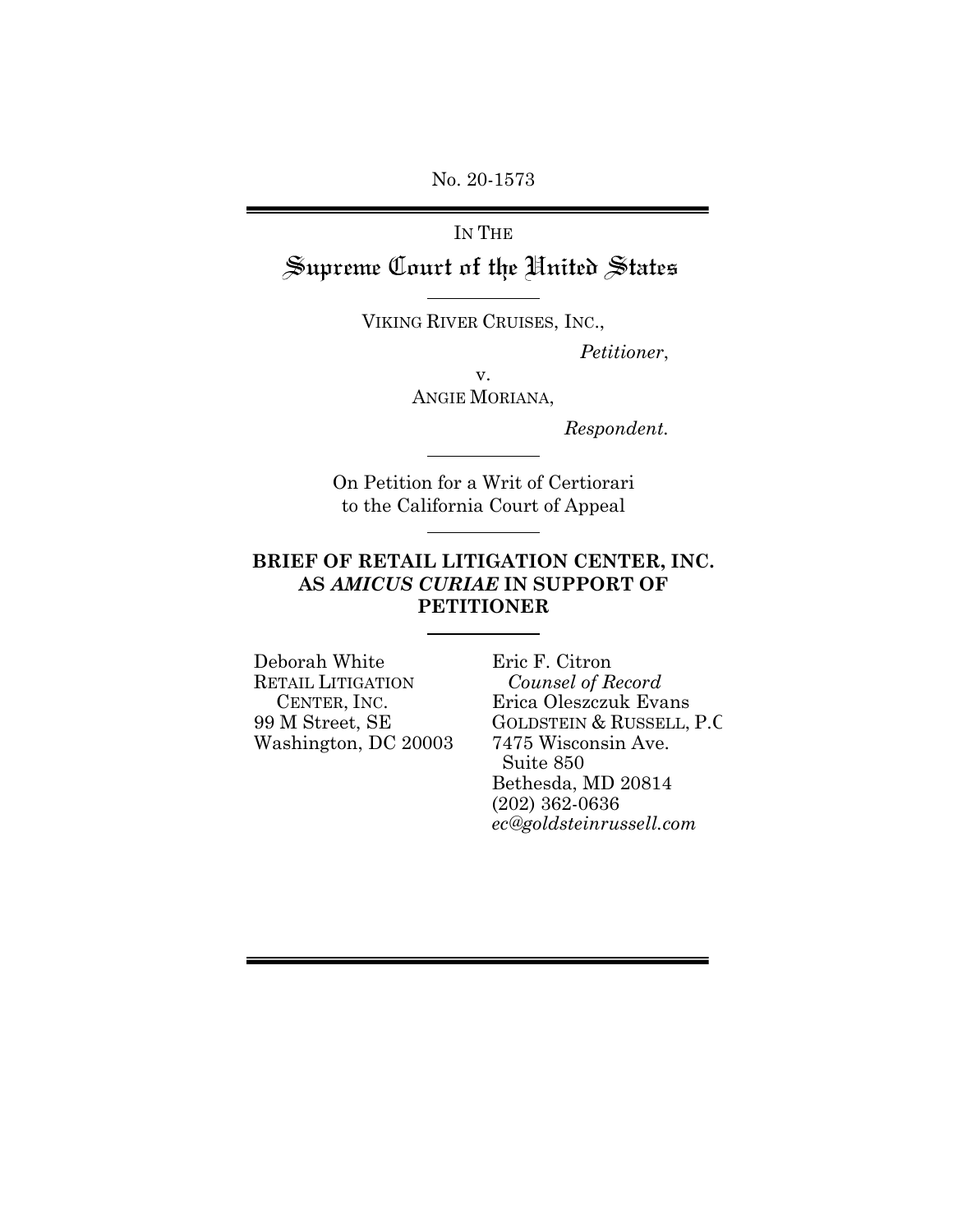## **TABLE OF CONTENTS**

|  | I. The Status Quo Creates Intolerable             |  |  |
|--|---------------------------------------------------|--|--|
|  | II. Additional Delay May Frustrate Effective      |  |  |
|  | III. The <i>Iskanian</i> Rule Is Plainly Wrong 14 |  |  |
|  |                                                   |  |  |
|  |                                                   |  |  |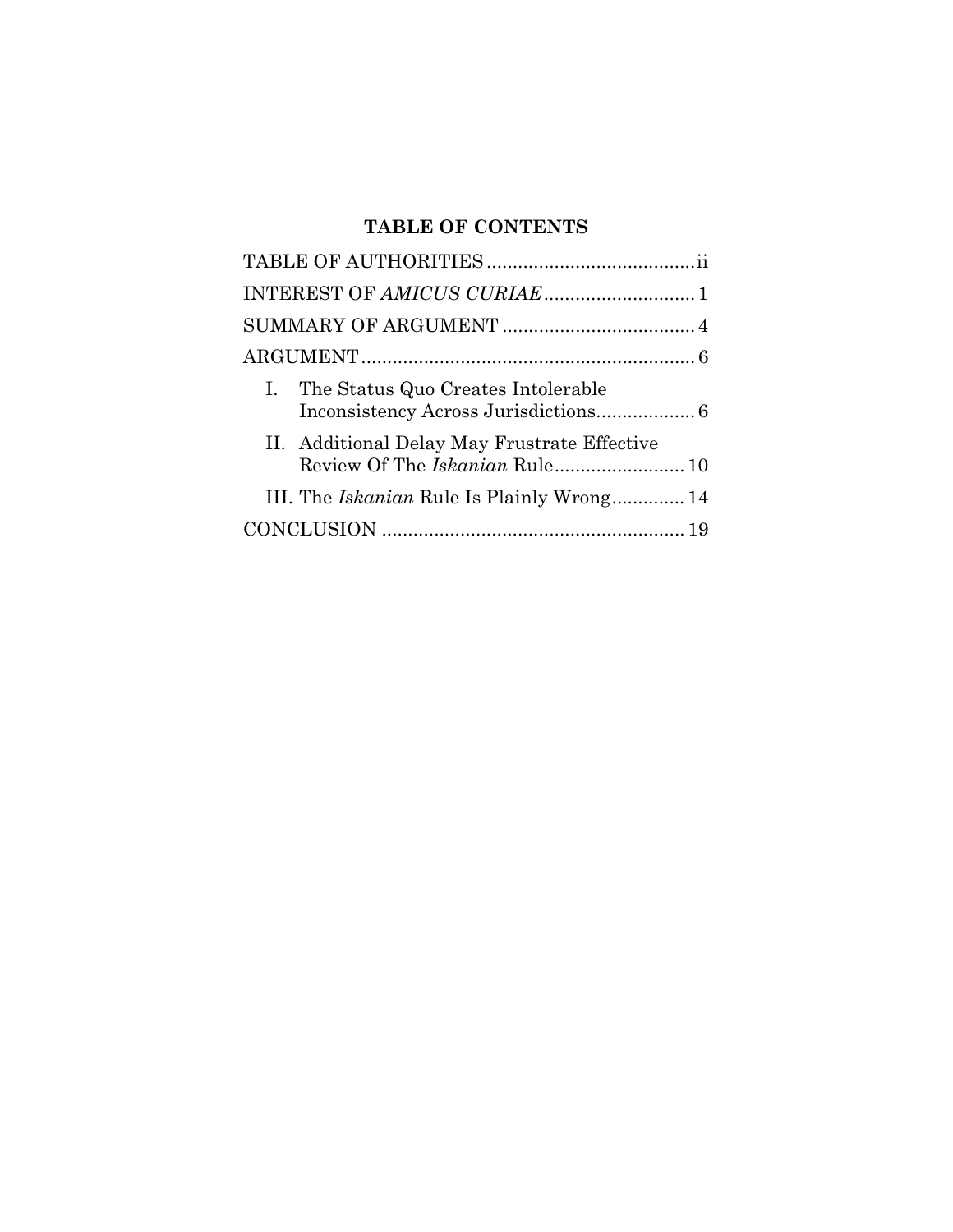## **TABLE OF AUTHORITIES**

### Cases

| AT&T Mobility LLC v. Concepcion,                                                      |
|---------------------------------------------------------------------------------------|
| Contreras v. Superior Ct. of L.A. Cnty.,<br>275 Cal. Rptr. 3d 741 (Ct. App. 2021)  12 |
| Correia v. NB Baker Elec., Inc.,                                                      |
| DirecTV, Inc. v. Imburgia,                                                            |
| $EEOC v.$ Waffle House, Inc.,                                                         |
| Epic Sys. Corp. v. Lewis,                                                             |
| Iskanian v. CLS Transp. L.A., LLC,                                                    |
| Kirtsaeng v. John Wiley & Sons, Inc.,                                                 |
| Lamps Plus, Inc., v. Varela,                                                          |
| Magadia v. Wal-Mart Assocs.,<br>--- F.3d ----, 2021 WL 2176584                        |
| Preston v. Ferrer,                                                                    |
| Rivas v. Coverall N. Am., Inc.,<br>842 Fed. Appx. 55 (9th Cir. 2021) 7, 8, 10         |
| Rivera v. UHS of Del., Inc.,<br>705 Fed. Appx. 593 (9th Cir. 2017) 11                 |
| Rosales v. Uber Techs., Inc.,                                                         |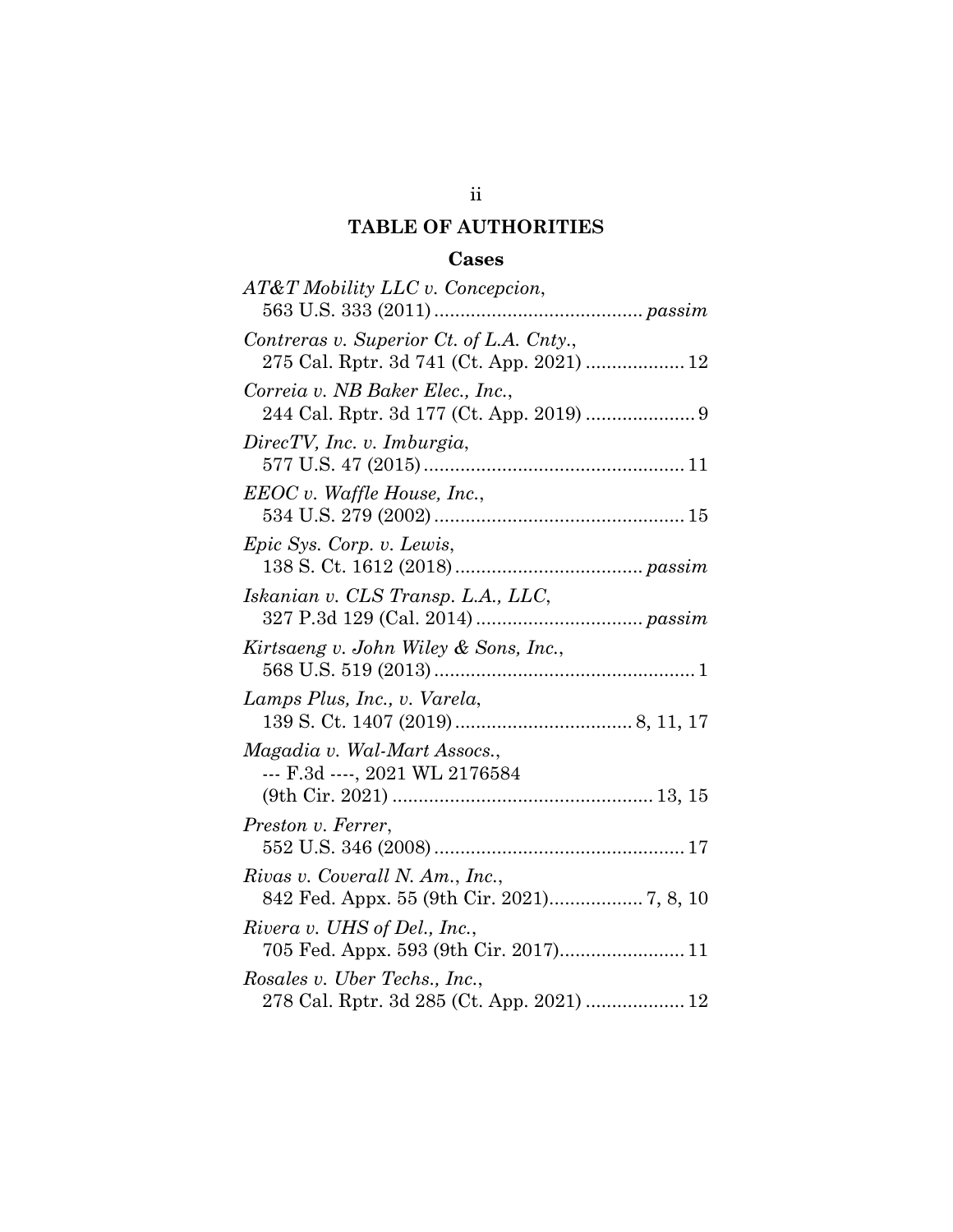## Rules

|--|--|--|

## Other Authorities

| Braden Campbell, Calif. Private AG Law:  |  |
|------------------------------------------|--|
| Coming to a State Near You?, Law360      |  |
| (Feb. 21, 2020), https://www.law360.com/ |  |
|                                          |  |

## iii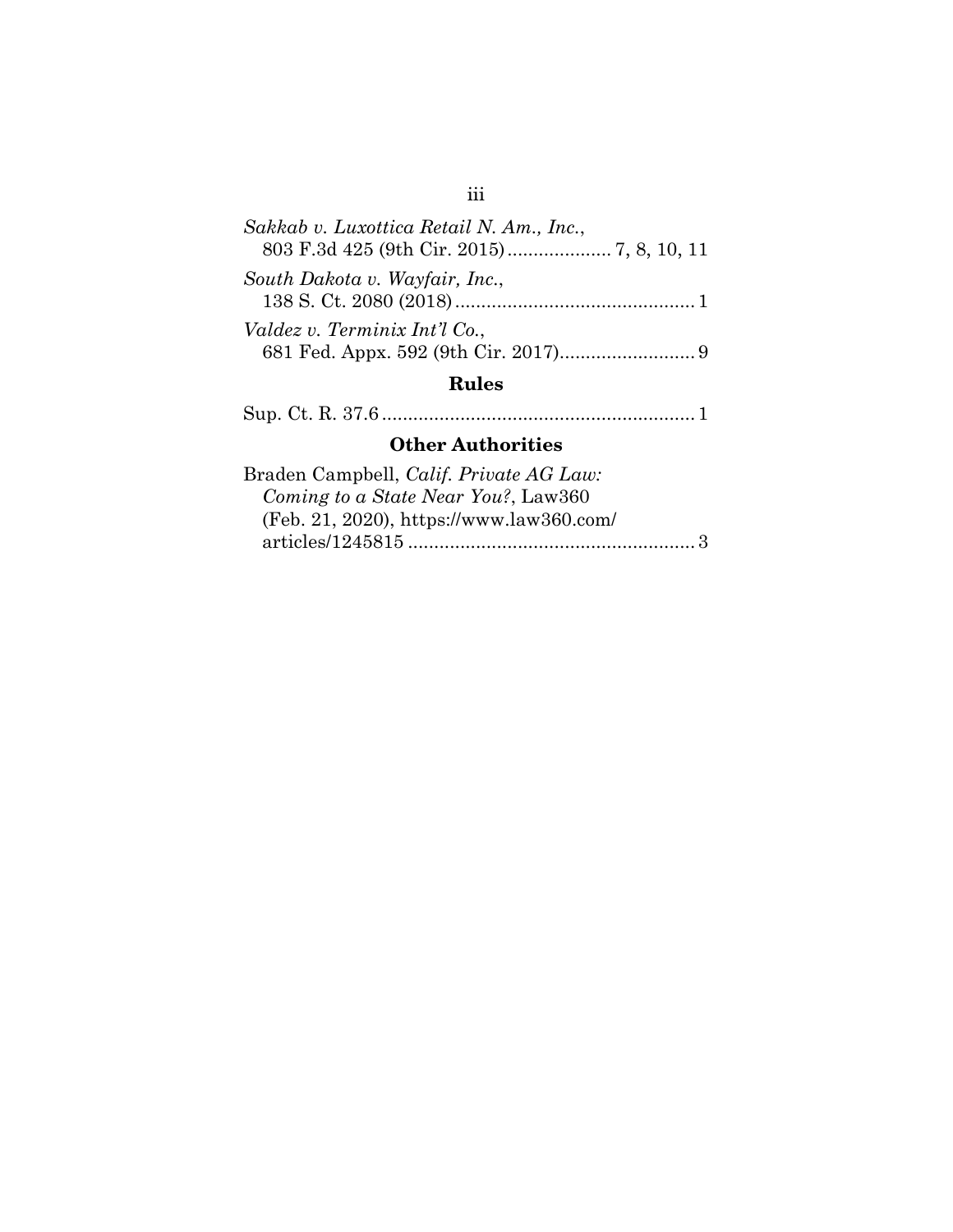#### **INTEREST OF** *AMICUS CURIAE*<sup>1</sup>

The Retail Litigation Center, Inc. ("RLC") is the only public policy organization dedicated to representing the retail industry in the judiciary. The RLC's members include many of the country's largest and most innovative retailers. They employ millions of workers throughout the United States, provide goods and services to tens of millions of consumers, and account for tens of billions of dollars in annual sales. The RLC seeks to provide courts with retail-industry perspectives on important legal issues impacting its members, and to highlight the potential industry-wide consequences of significant pending cases. Since its founding in 2010, the RLC has participated as an amicus in more than 150 judicial proceedings of importance to retailers. Its amicus briefs have been favorably cited by multiple courts, including this Court. *See, e.g.*, *South Dakota v. Wayfair, Inc.*, 138 S. Ct. 2080, 2097 (2018); *Kirtsaeng v. John Wiley & Sons, Inc.*, 568 U.S. 519, 542 (2013).

RLC members have a strong interest in seeing the Court take up the question presented in this petition. The California Supreme Court's decision in *Iskanian v. CLS Transportation Los Angeles*, *LLC*, 327 P.3d 129 (Cal. 2014) prevents employers and employees from agreeing that all of their potential claims against each other should be resolved through bilateral arbitration;

<sup>1</sup> Counsel for all parties have consented to the filing of this brief. Pursuant to this Court's Rule 37.6, amicus states that this brief was not authored in whole or in part by counsel for any party, and that no person or entity other than amicus, its members, or its counsel made a monetary contribution intended to fund the preparation or submission of this brief.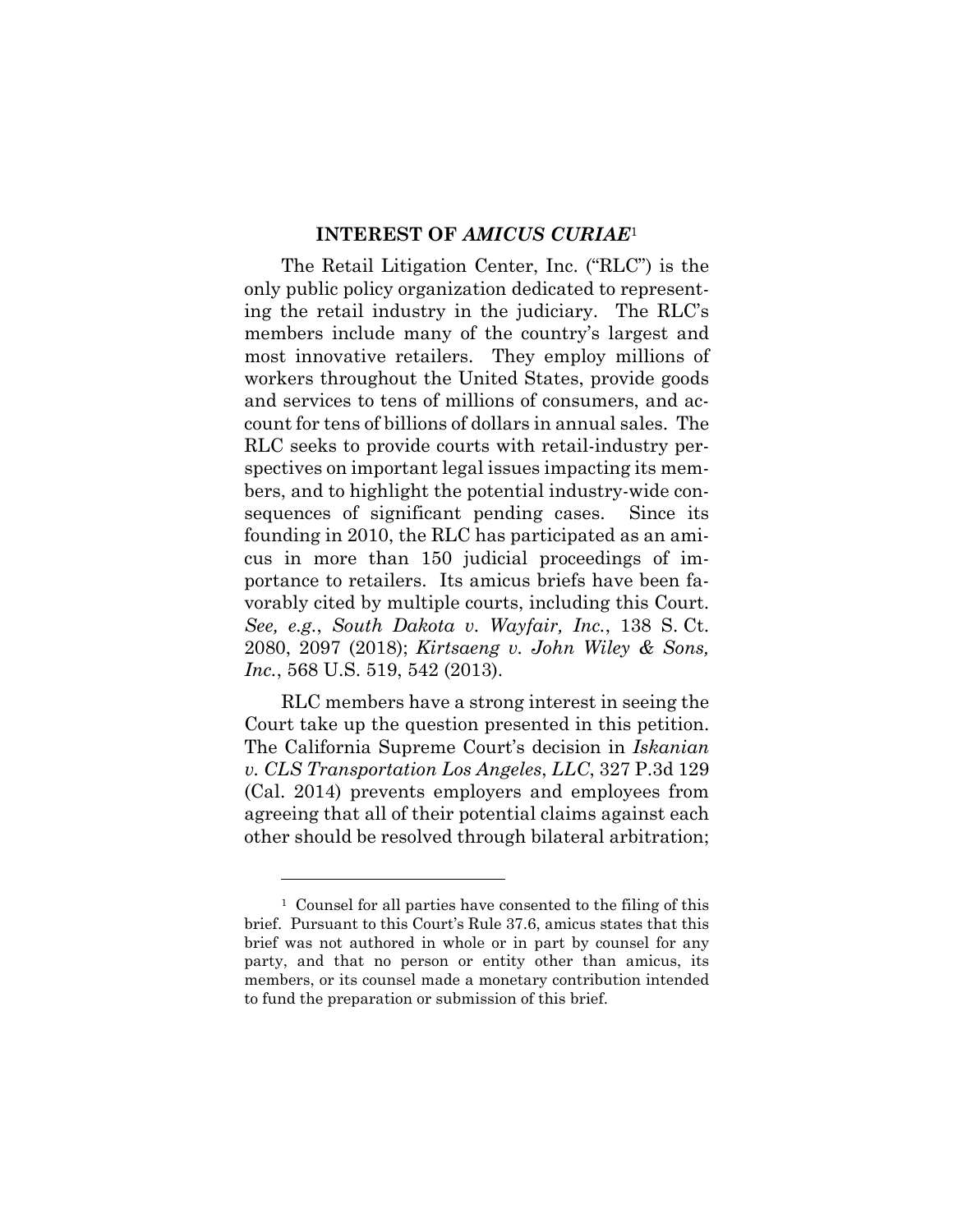employees are deprived of the power to make such an agreement with respect to potential claims under the California Private Attorneys General Act ("PAGA"), no matter how much they might want to trade the right to bring that representative claim for other benefits. As this case vividly demonstrates, it does not matter how avowedly the parties may prefer arbitration. Here, the contractual provision waiving court claims in favor of arbitration described PAGA actions with particularity and included a checkbox allowing the employee to opt out of the arbitration agreement at her discretion, and yet it made no difference.

California has, in effect, placed its own labor-law claims outside the scope of the Federal Arbitration Act ("FAA") by simply designating a part of the recovery as the property of the State. And that is a huge proportion of national labor-law claims: Current U.S. Bureau of Labor Statistics figures indicate that over 11% of all nonfarm employees in the United States are in California. That means that, when it comes to one of the most critical areas of law for retailers in the Nation's most economically critical State, there might as well not be an FAA at all.

The Court should not permit this divergence between California and the rest of the States to remain in place. In practice, the situation is no different from one in which there is a deep and entrenched circuit conflict: Nationwide firms like the RLC's members must learn to accommodate themselves to one set of rules in one jurisdiction, and a different set in another, with no end in sight, despite an on-point federal statute prescribing a single nationwide approach to enforce freely chosen arbitration agreements. And as the petitioner ably explains, the *Iskanian* rule is in the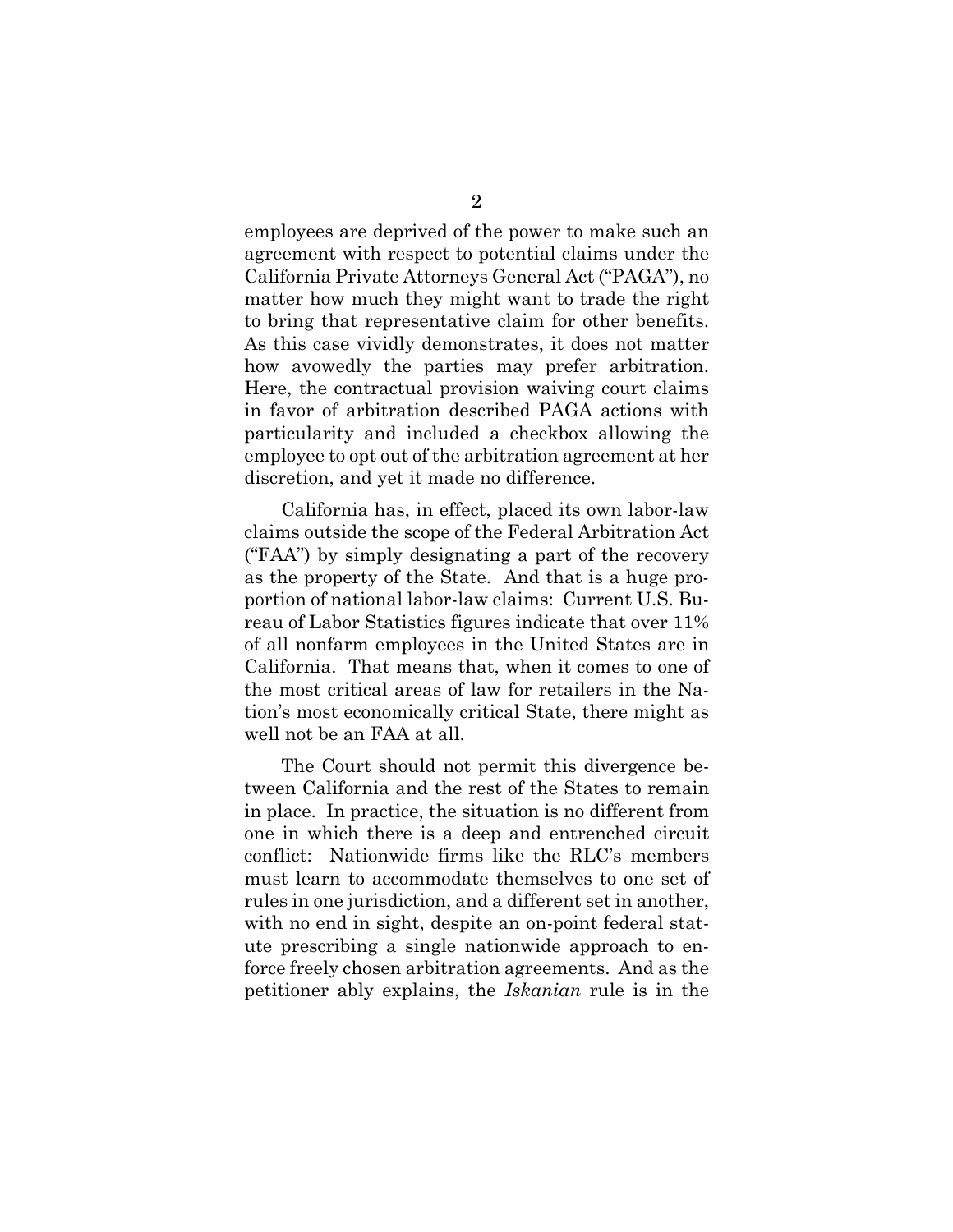teeth of this Court's decisions in *Epic Systems Corp. v. Lewis*, 138 S. Ct. 1612 (2018), and *AT&T Mobility LLC v. Concepcion*, 563 U.S. 333 (2011), precisely because it exempts a set of representative claims from the force of the FAA even though those claims are in effect indistinguishable from the other "class" or "collective" claims that this Court has prevented states from placing "off limits" when it comes to agreeing to "individualized arbitration." Absent this Court's intervention, the only way a uniform, nationwide approach to individualized arbitration agreements will emerge is if other States follow California's lead and begin ignoring this Court's precedents as well.2

Accordingly, the Court should not delay review on this issue any longer. Although the California Court of Appeal felt compelled to issue an opinion in this case in light of *Epic*—and to explicitly flag its powerlessness to diverge from *Iskanian* absent a squarely applicable holding from either this Court or the California Supreme Court, *see* Pet. App. 5 n.1—the on-theground reality is that fewer and fewer cases will raise this issue in published opinions going forward. The California Supreme Court has shown no interest in reconsidering *Iskanian*, and the California courts of appeal are thus increasingly likely to simply slough these cases off without any formal opinion. Meanwhile, companies like the RLC's members will have an ever-decreasing incentive to even try to bring these cases forward, facing the certainty of a loss at every level in the

<sup>2</sup> This is not an idle concern: At least five States have recently considered adopting PAGA-like statutes that mirror the California model. Braden Campbell, *Calif. Private AG Law: Coming to a State Near You?*, Law360 (Feb. 21, 2020), https://www.law360.com/articles/1245815.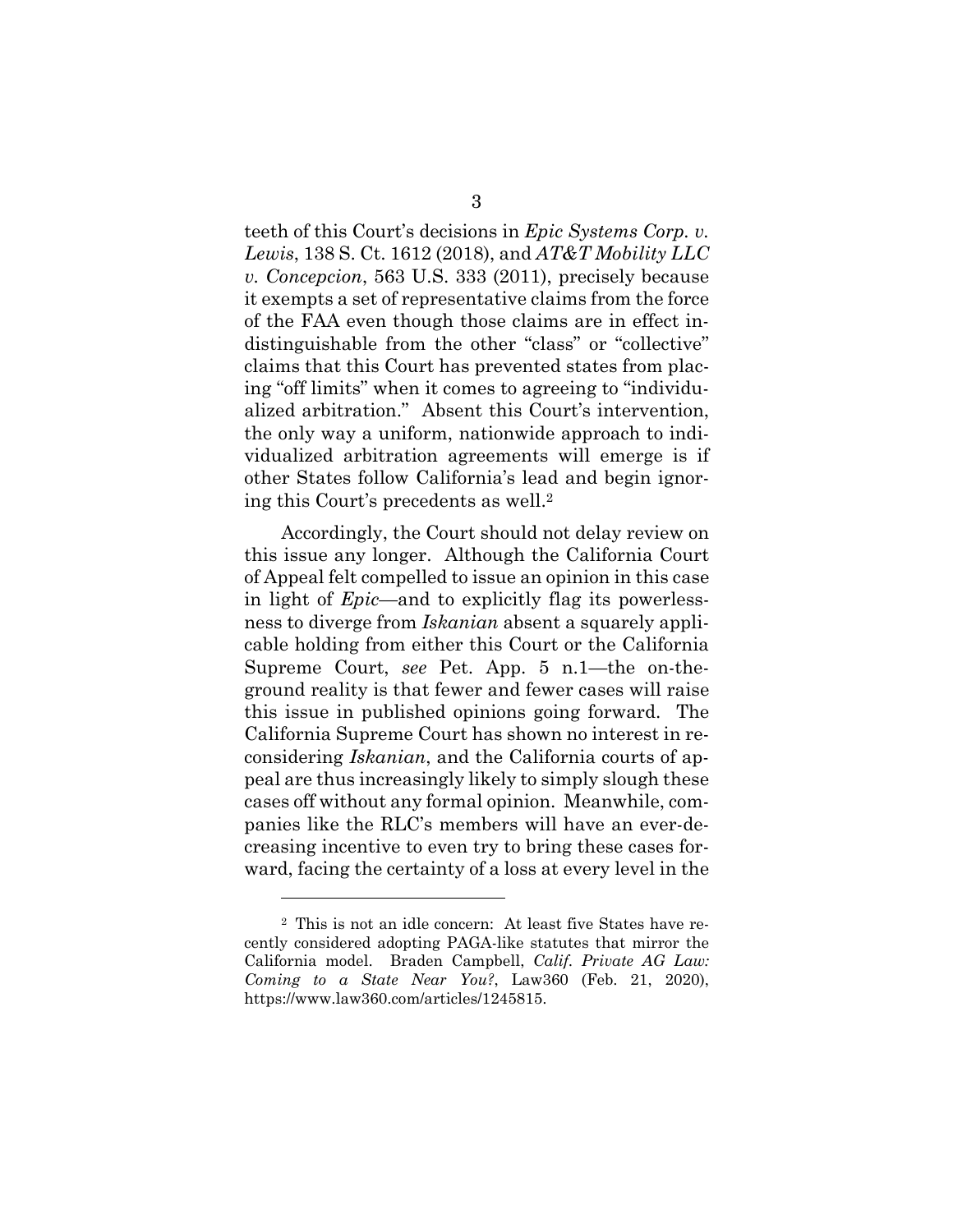California court system, and the uncertainty that the Court will ever grant on an issue it has denied before no matter how clearly its own, evolving precedents signal that California has it wrong.

This case, which petitioner was no doubt willing to press through the California court system because of this Court's new decision in *Epic*, thus represents an excellent vehicle for the question presented. *Amicus* thus strongly urges the Court to grant this petition, reverse the *Iskanian* rule, and restore nationwide consistency to the rule that the FAA protects the rights of both employers and employees to affirmatively choose bilateral arbitration over other means of resolving their disputes.

#### **SUMMARY OF ARGUMENT**

This brief includes three central points.

First, we explain that the status quo—with California alone permitted to insulate representative claims from bilateral arbitration agreements—creates intolerable inconsistency across different jurisdictions of the precise kind this Court routinely addresses through a petition for certiorari. This inconsistency is unfair to businesses (and employees) located in California vis-à-vis their competitors in other States, and it is inconsistent with the nationwide policy Congress adopted in the FAA. And, indeed, because of different approaches in the state and federal courts in California, the status quo causes the exact same arbitration agreement between the same two parties to have different consequences depending on where suit is brought. This is the kind of tension within the application of federal law that is appropriate for this Court to resolve.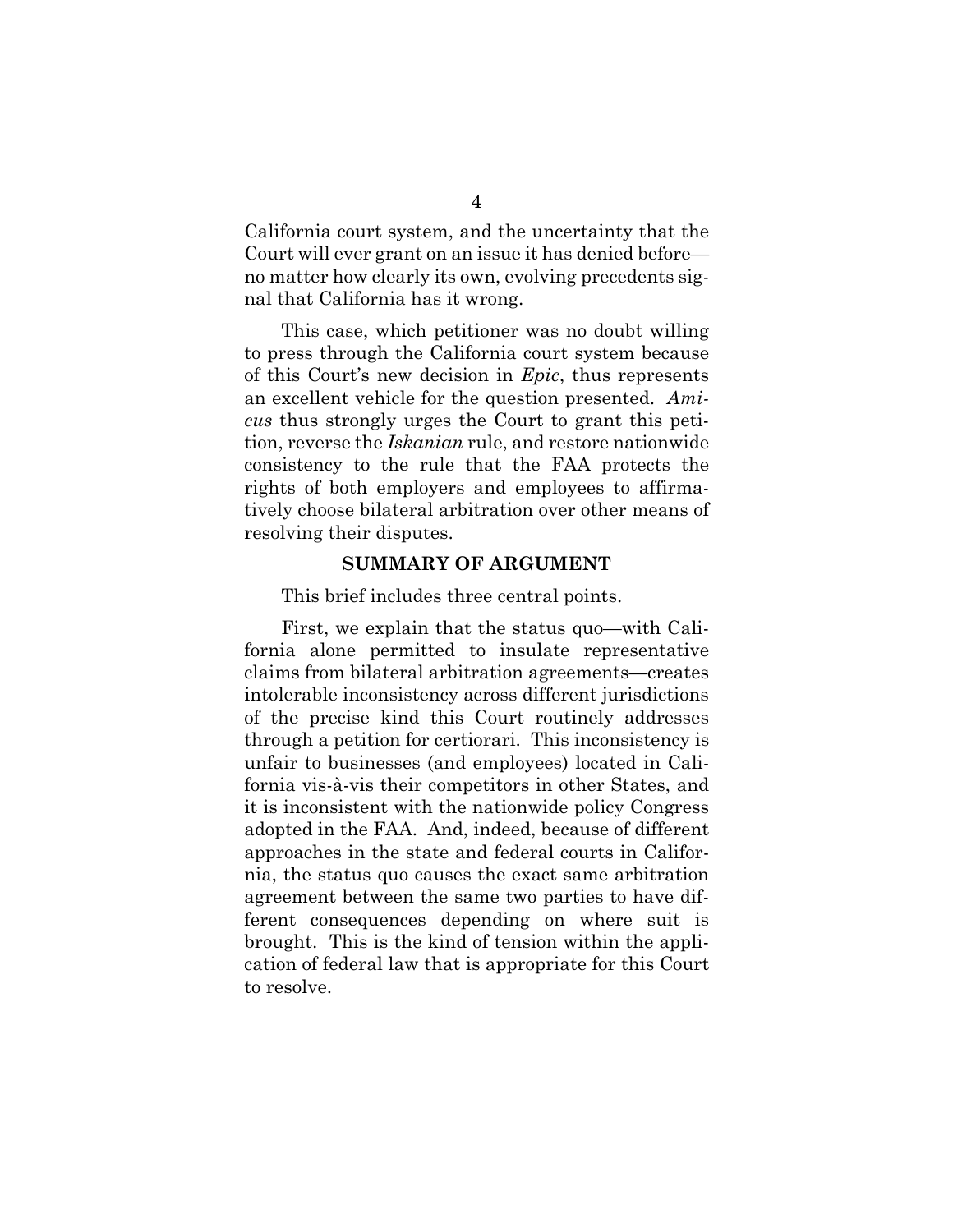Second, we emphasize that, if the Court is interested in reviewing the *Iskanian* rule—and it should be—then the time to do so is now. The settlement dynamics created by California's carve out from the FAA for PAGA claims means that fewer and fewer vehicles will reach this Court—particularly as companies begin to believe that this Court will not grant review at the end of the line. And the vehicles that do reach this Court are likely to present esoteric twists on the question presented, rather than the direct challenge to *Iskanian* that is well-presented here. Accordingly, the Court should not delay any further in considering whether the California courts' approach to arbitration for PAGA claims conflicts with this Court's precedents and the congressional policy embodied in the FAA.

Third, and finally, we explain that California's approach is clearly incorrect. It violates not only this Court's recent precedents like *Concepcion*, but even older cases that stand for the relatively uncontroversial proposition that States cannot exempt particular kinds of claims from bilateral arbitration agreements without running afoul of the FAA. Nor is there any substance to the excuse that these claims partially "belong" to the State: PAGA leaves the claim entirely in the hands of the employee and is indistinguishable in practice from a statute allowing employees to buy a "Get Out of Your Bilateral Arbitration Agreement Free" card at the price of 75 percent of their winnings. The tension between *Iskanian* and this Court's cases is palpable, and ultimately requires resolution. And so this Court should grant certiorari, and resolve that tension now in favor of its own well-settled approach.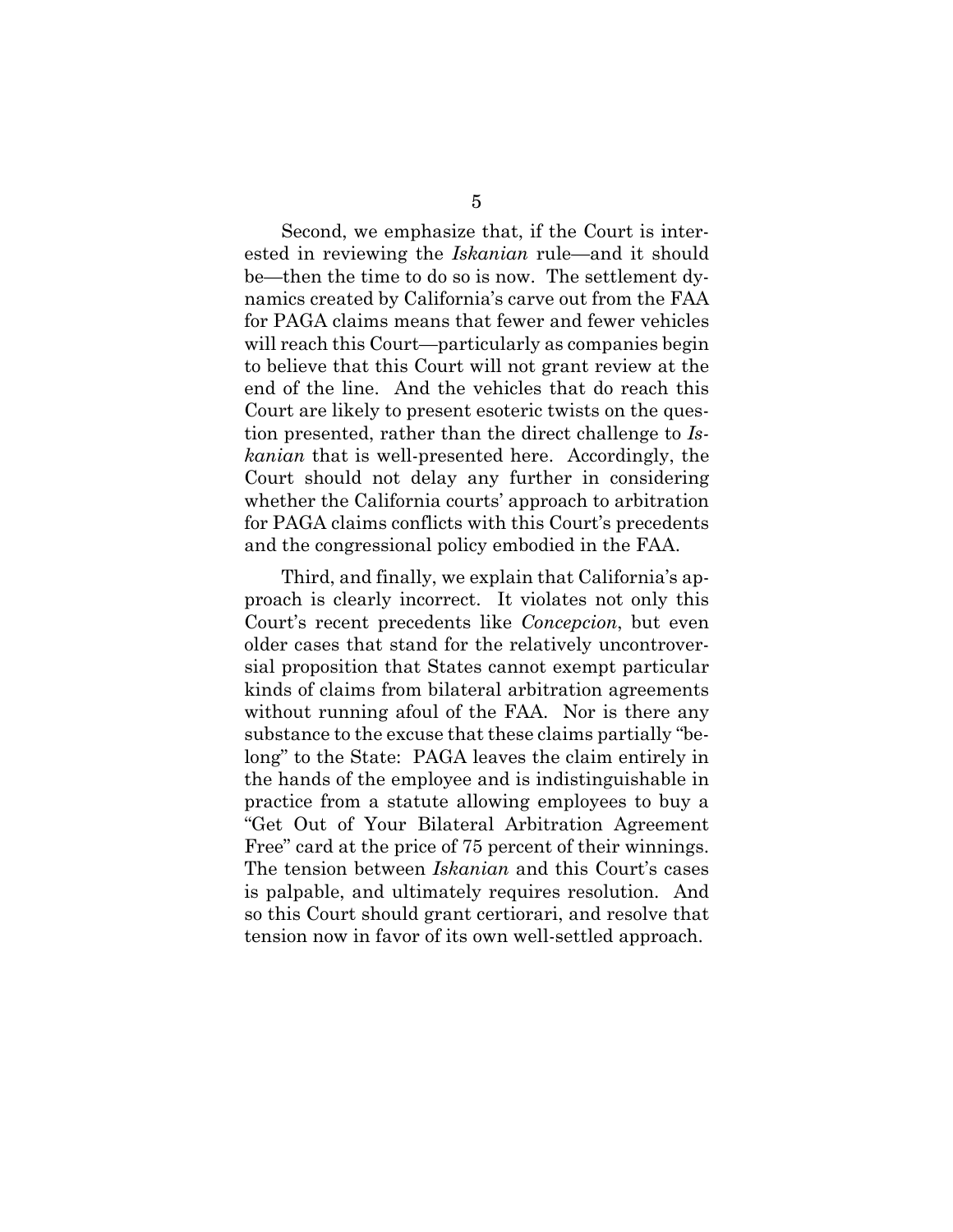#### **ARGUMENT**

#### **I. The Status Quo Creates Intolerable Inconsistency Across Jurisdictions.**

Nationwide companies like the national retailers who are the RLC's members depend on nationwide rules to regularize their business practices across jurisdictions. To be sure, not every question has a nationwide answer: Some questions, including some substantive employment law issues, are set by state laws that vary from one location to the next. But that is not how congressional policymaking is supposed to play out. When Congress decides to create a single national regime for something like arbitration—and does so with expressly preemptive language like the FAA contains—businesses have every right and every reason to believe that the chosen policy will prevail in every jurisdiction where they operate. Indeed, the Supremacy Clause demands it.

Typically, the main obstacle to that result is a lack of uniformity in the courts that interpret a federal law. For example, if the federal courts of appeals do not interpret a statute the same way—or do not resolve tensions between multiple statutes the same way—then the public policy outcome created by the very same congressional actions may be different or even opposite in different parts of the country. *See, e.g.*, *Epic Sys. Corp. v. Lewis*, 138 S. Ct. 1612, 1620-21 (2018) (describing circuit disagreement and nationwide "confusion" that precipitated grant of certiorari).

That kind of disagreement creates at least two related problems that this Court exists in part to resolve. The first—which is especially important in the business context—is the prospect of interfirm unfairness: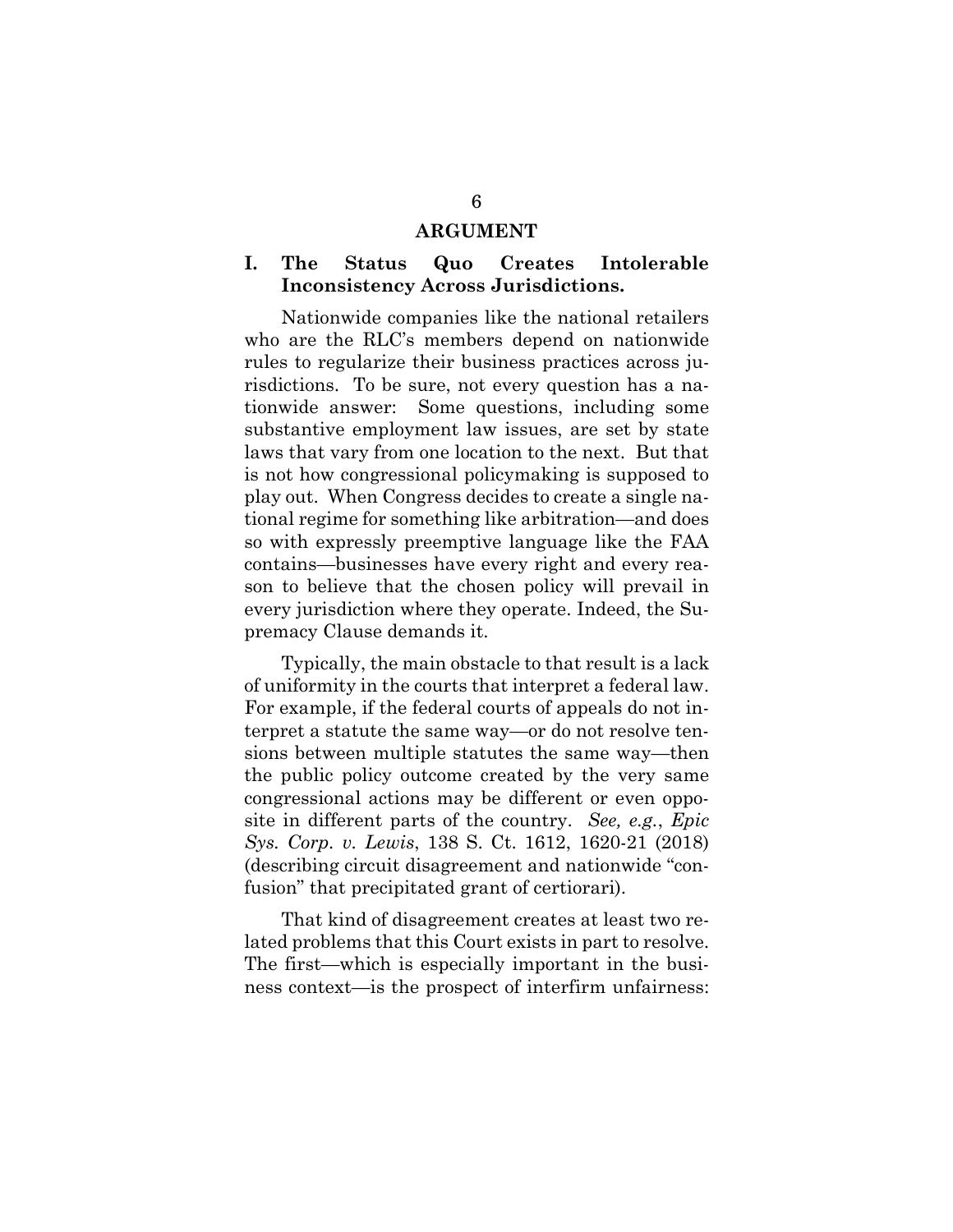If the rule in the Fourth Circuit is good for certain businesses, and the opposite approach in the Ninth Circuit is bad for them, then local firms subject to the Fourth Circuit's rule will have a leg up on their competitors in the Ninth Circuit, and vice versa. The second—which can be particularly problematic for nationwide firms—is confusion: The result of a certain business practice may be one thing in one jurisdiction and another elsewhere, even though that practice should ostensibly be governed everywhere by the same federal statute. This is, of course, why this Court looks primarily to the presence of a disagreement among the circuits in deciding whether to grant a petition for certiorari—because resolving these disagreements and restoring a uniform meaning to nationwide congressional policies is the right approach to the interpretation of national legislation, and something only this Court can do.

To be sure, there is no prospect of a true "circuit split" arising over the rule under *Iskanian v. CLS Transportation Los Angeles*, *LLC*, 327 P.3d 129 (Cal. 2014) and the application of the FAA to California's PAGA. But that is only because PAGA is an esoteric statute and both the California Supreme Court and Ninth Circuit have already erroneously decided to uphold the *Iskanian* rule notwithstanding *Epic* and *AT&T Mobility LLC v. Concepcion*, 563 U.S. 333 (2011). *See* Pet. App. 5 (California Court of Appeal concluding that *Iskanian* "remains good law" after *Epic*); *id.* at 1 (California Supreme Court denying review); *Sakkab v. Luxottica Retail N. Am., Inc.*, 803 F.3d 425, 439 (9th Cir. 2015) ("[T]he *Iskanian* rule does not conflict with the FAA[.]"); *Rivas v. Coverall N. Am.*, *Inc.*, 842 Fed. Appx. 55, 56-57 (9th Cir. 2021)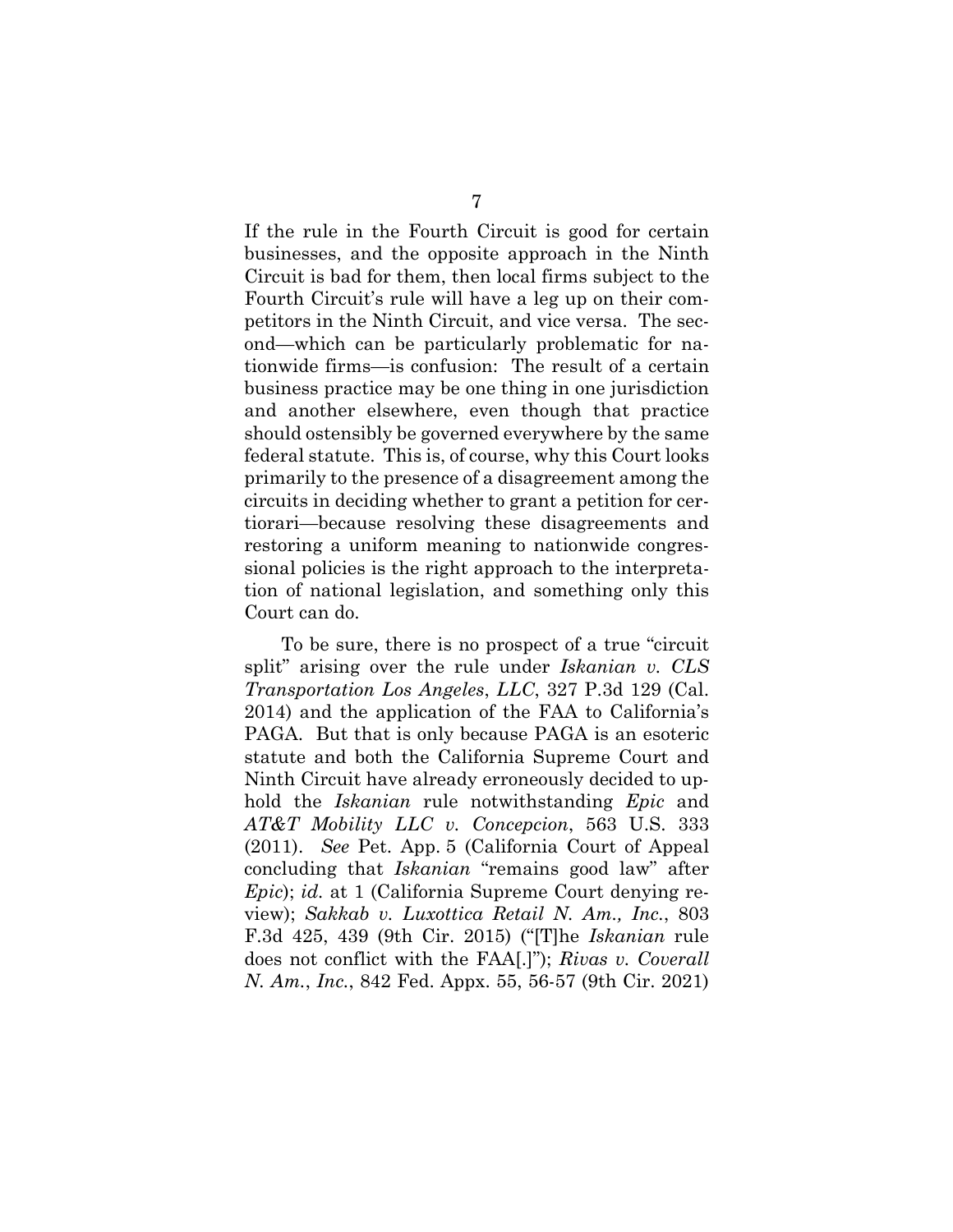(holding that *Epic* did not "expand[] upon *Concepcion*  in such a way as to abrogate *Sakkab*").

These rules are entrenched and are unlikely to change, no matter how clearly this Court's existing cases may signal that California's approach to PAGA is a poor fit for its FAA jurisprudence, unless this Court affirmatively steps in. For example, in one recent case, the Ninth Circuit rejected a motion to compel arbitration because of that court's pre-existing precedent, while Judge Bumatay concurred to stress that "the writing is on the wall that the Court disfavors our approach." *Rivas*, 842 Fed. Appx. at 58 (Bumatay, J., concurring); *see also id.* at 59 (calling *Sakkab* "good—but severely hobbled—law"). Likewise, the California Court of Appeal in this very case seemed to recognize that the *Iskanian* rule is skating on thin ice given that this Court's cases appear arrayed against it. *See* Pet. App. 5 n.1. And yet, like the *en banc* Ninth Circuit, the California Supreme Court appears uninterested in reconciling its approach with what this Court has said about state circumvention of bilateral arbitration agreements in *Concepcion*, *Epic*, and *Lamps Plus, Inc., v. Varela*, 139 S. Ct. 1407 (2019). The rule that applies to PAGA is therefore set, and not susceptible to any kind of disagreement among the lower courts—even if judges on those courts (correctly) recognize that the rule is wrong.

This is not to say that there is not some important confusion created by the *Iskanian* rule. For example, while the Ninth Circuit and California Supreme Court apparently agree that PAGA claims cannot be forced into *bilateral* arbitration, they disagree about whether a representative PAGA claim must remain in court (as the state courts have held) or are instead eligible for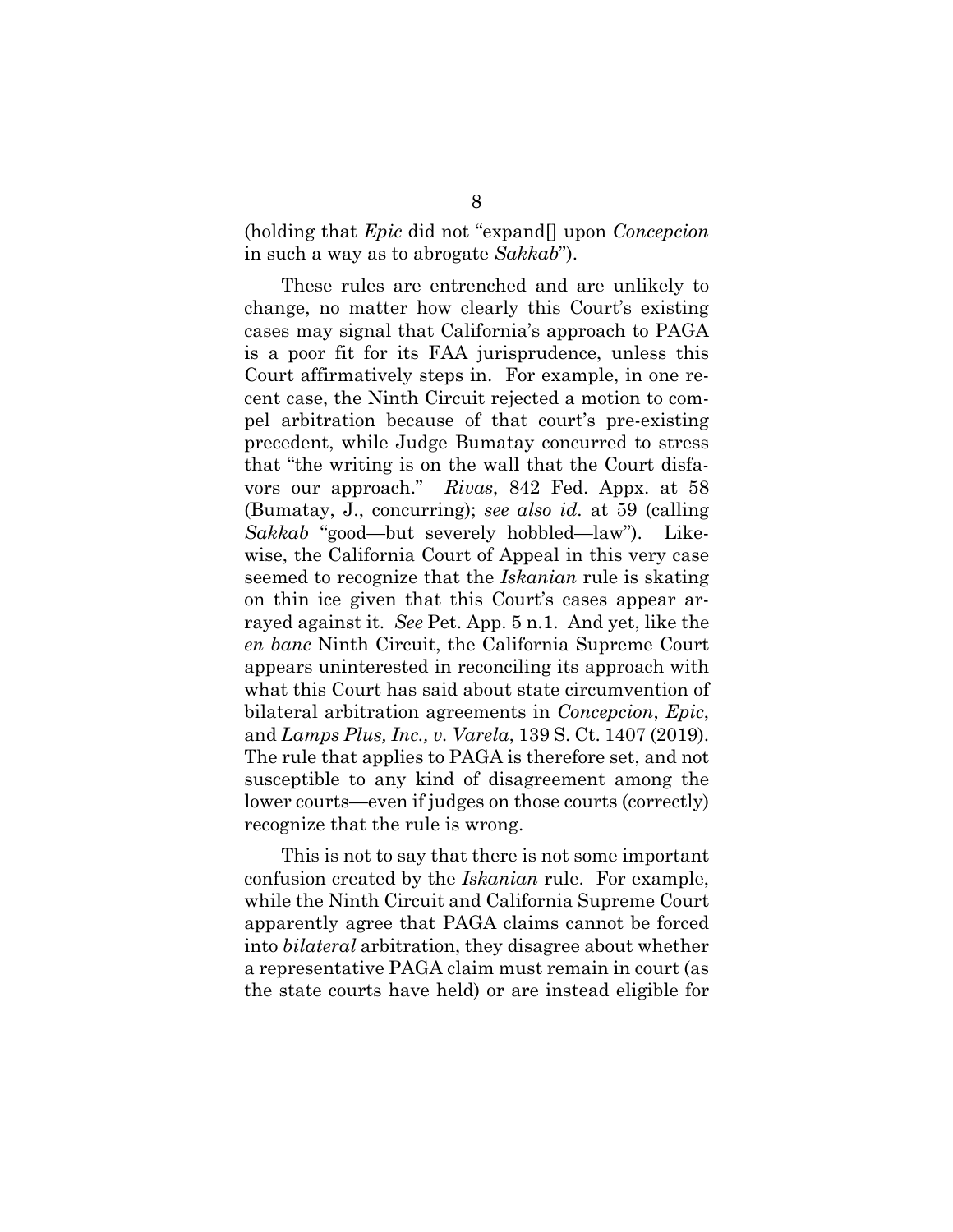representative arbitration (as the federal courts hold). *See, e.g.*, *Correia v. NB Baker Elec., Inc.*, 244 Cal. Rptr. 3d 177, 189-90 (Ct. App. 2019) (holding that, "[w]ithout the state's consent, a predispute agreement between an employee and an employer cannot be the basis for compelling arbitration of a representative PAGA claim because the state is the owner of the claim," and identifying contrary conclusions in local federal courts); *compare Valdez v. Terminix Int'l Co.*, 681 Fed. Appx. 592, 594 (9th Cir. 2017) (reaching opposite conclusion and holding that "PAGA claims are eligible for arbitration"). Accordingly, even *within*  California, businesses face uncertainty about what kind of agreement they are making with their employees: No matter what the contracting parties want, their arbitration agreements are chameleons whose colors will only be determined once the forum chosen for a future PAGA claim is known.

Meanwhile, although a traditional circuit split over the *Iskanian* rule may be impossible, the status quo is not at all dissimilar from the kind of disagreement this Court ordinarily resolves. As it stands, it is possible for employers and employees in essentially every other State in the Union to take the FAA at face value and agree that *any* dispute that arises between them will head to bilateral arbitration rather than being pursued as a class or representative matter (or, really, any kind of matter) in court. But that isn't the rule in California. There, and only there, the same arbitration agreement—one that the employee freely chose in the clearest possible way and that expressly forecloses the litigation of representative "private attorney general" claims in court—will have no effect. This means retailers with employees in California do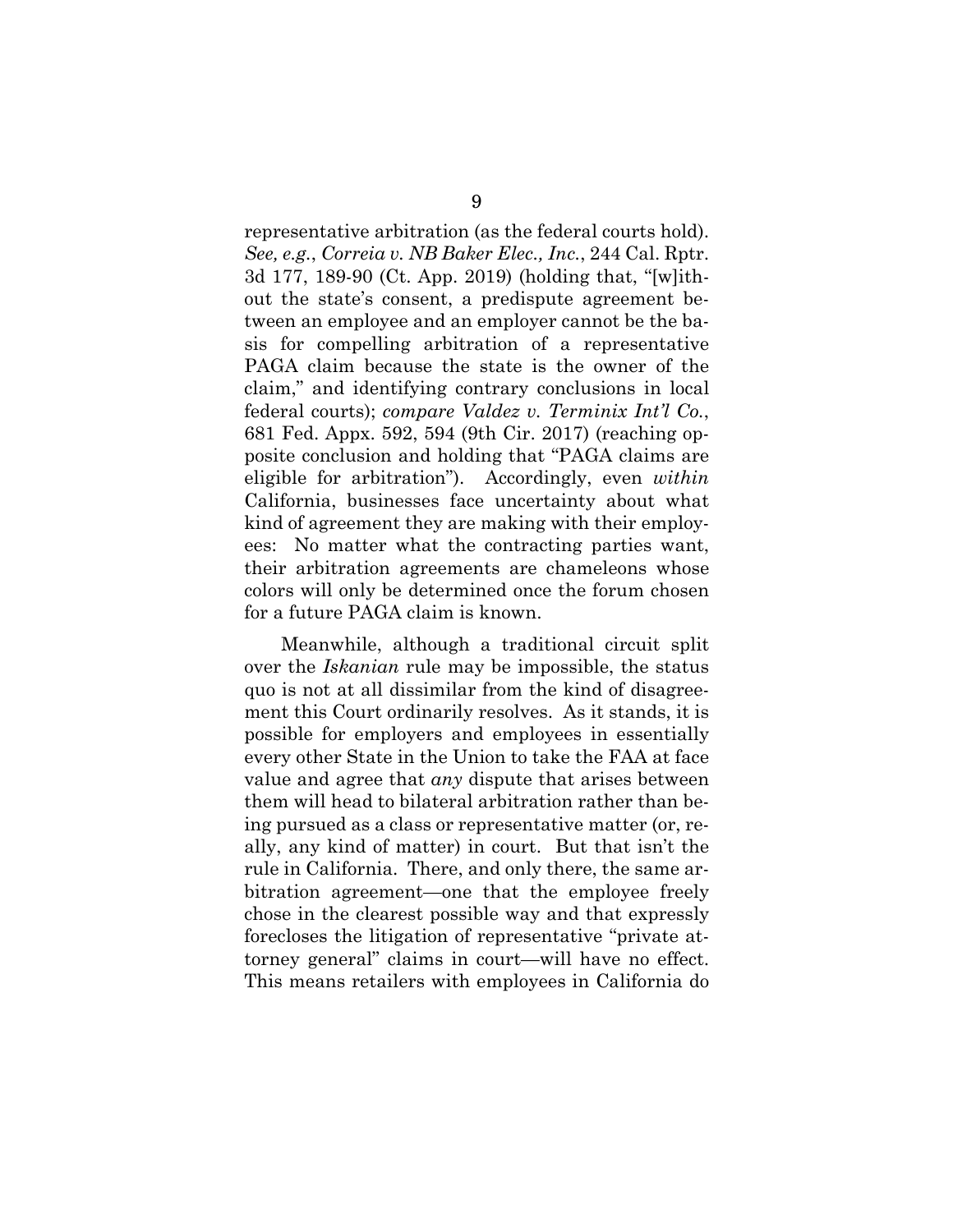not benefit from the federal policy favoring arbitration agreements under the FAA in the same way as their competitors located exclusively in other States. And it likewise means that, despite the FAA's guarantee of uniformity, nationwide retailers cannot count on the same outcome from the same agreement if an employee's complaint arises in California rather than New York. Indeed, as explained above, they cannot even count on the same agreement between the *same two parties* meaning the same thing in state and federal court. And that is just the kind of unfairness and inconsistency that this Court should grant certiorari to correct.

#### **II. Additional Delay May Frustrate Effective Review Of The** *Iskanian* **Rule.**

As the petition makes clear, there have been very strong arguments against the *Iskanian* rule dating back to this Court's decision a decade ago in *Concepcion*. *See* Pet. 21-23. Indeed, federal judges have given powerful voice to those same arguments, including Judge N.R. Smith in *Sakkab*, *see* 803 F.3d at 443 (N.R. Smith, J., dissenting), and more recently Judge Bumatay in *Rivas*. Until recently, the obvious tension Judge Bumatay identified in *Rivas* has given companies facing an ever-surging wave of PAGA demands some hope that either the California Supreme Court or the Ninth Circuit might see the error in their approaches and reconsider in light of this Court's repeated precedents—every one of which has underscored *Concepcion*'s firm insistence that states not frustrate parties' access to bilateral arbitration agreed to by the parties *ex ante*. And, to this point, that has kept a steady stream of potential PAGA vehicles before this Court.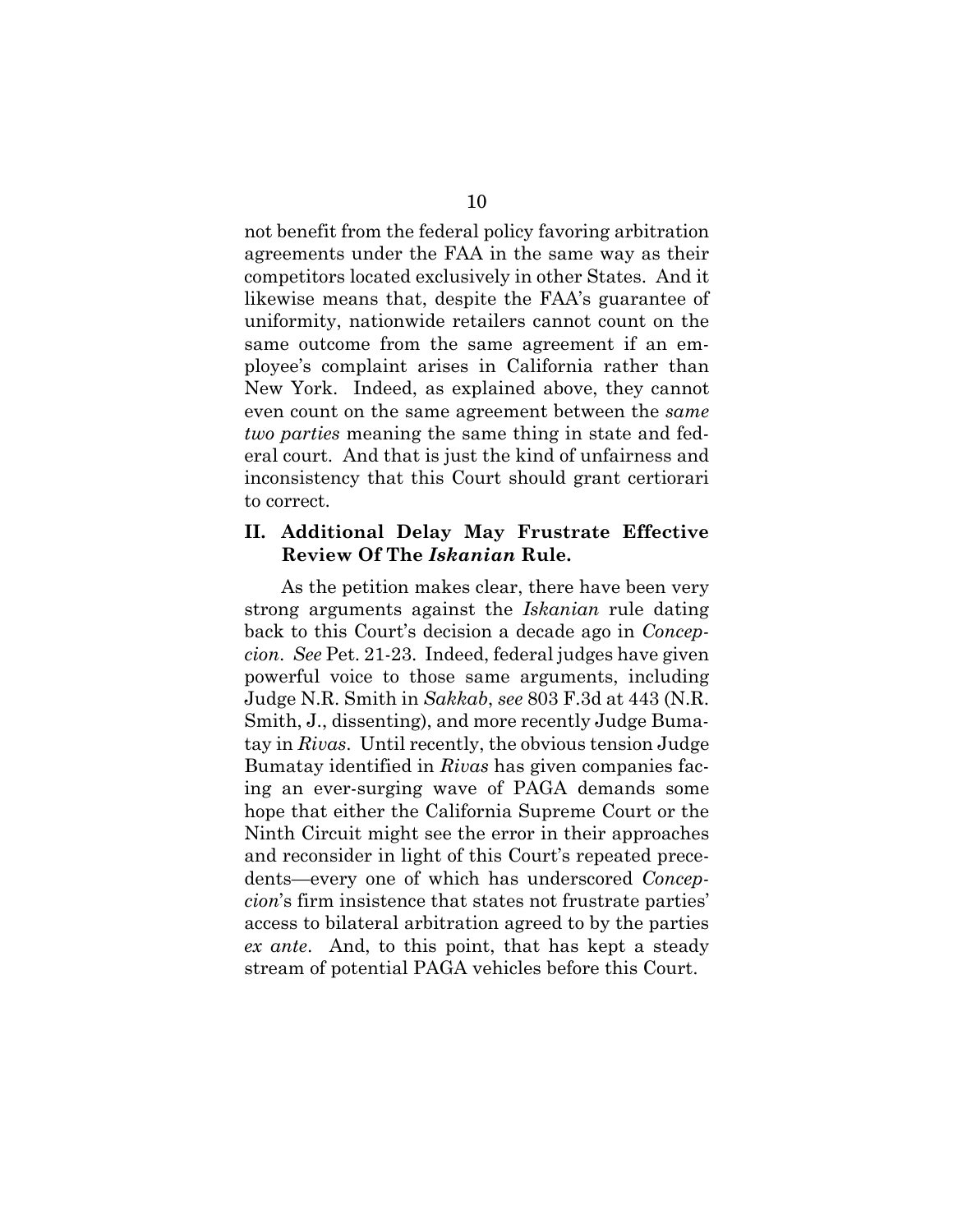But the longer this Court makes that river run, the greater the chance that it will eventually run dry. In this regard, each unsuccessful effort to encourage a critical self-examination by the state and federal courts in California, and to seek review of their obstinacy in this Court, breeds more and more skepticism that the next effort will prevail (while simultaneously breeding more and more obstinacy in the California state and federal courts). After this Court denied review in *Iskanian* and the divided Ninth Circuit adopted its rule in *Sakkab*, both courts were asked to reconsider after *DirecTV, Inc. v. Imburgia*, 577 U.S. 47 (2015). Both declined in the most summary fashion. *See*, *e.g.*, *Rivera v. UHS of Del., Inc.*, 705 Fed. Appx. 593 (9th Cir. 2017) (declining to reconsider *Sakkab* in two-paragraph, unpublished decision). And the same pattern has now been repeated with *Epic* and *Lamps Plus*.If this latest effort to obtain this Court's review comes to naught, the Court can be confident that the lower courts will see no reason to change their ways, and the companies facing those courts as hurdles will be appropriately discouraged from trying the same tactic again and again.

That is particularly so because running doomed motions to compel arbitration up the flagpole in the unfriendly California courts—the price of admission for an uncertain certiorari petition in this Court—is a costly proposition. It requires a motion and reply in the trial court, an appeal brief and reply in the California Court of Appeal, and a petition to the California Supreme Court, all of which must be carefully litigated to avoid creating vehicle problems or independent and adequate state law grounds for denial. All the while, litigation on the underlying claims is typically moving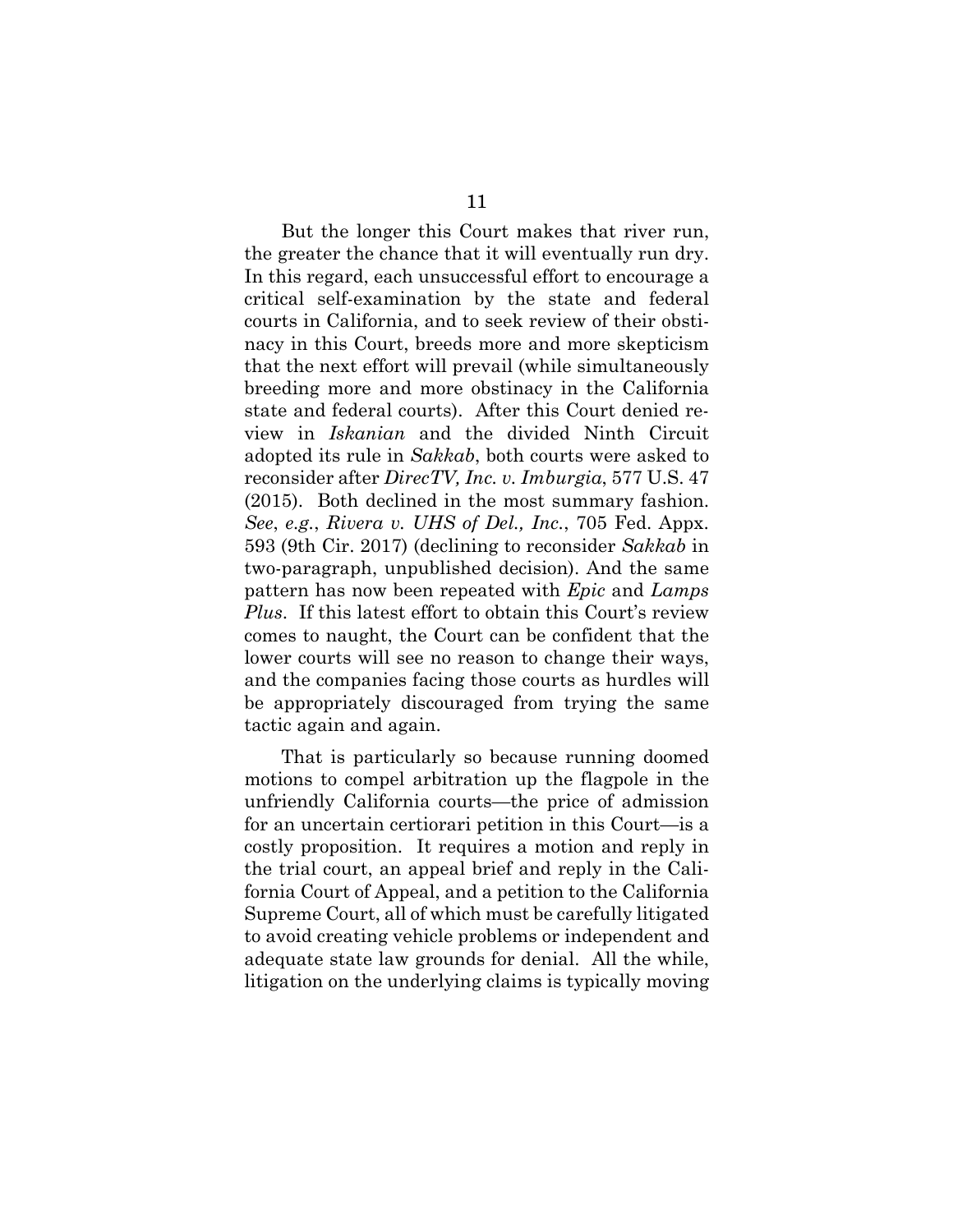forward in the trial court, requiring companies to hire an entirely different set of attorneys to pursue a motion to compel all the way up the appellate court chain. Firms are thus unlikely to prosecute motions to compel for the mere chance to try a recreational petition for certiorari. Instead, if they are likely to bring any such motions at all (an increasingly uncertain proposition), they are more likely to litigate cases in which there are esoteric issues or special arguments for why a motion to compel is appropriate notwithstanding PAGA and the *Iskanian* rule—cases that will not squarely raise the question about *Iskanian* this Court needs to decide.3 Ideal vehicles like this one—where "[t]here is just a single claim …, it seeks representational relief in direct contravention of the clear terms of the arbitration agreement, and [the employee] disclaimed her ability to bring PAGA representational claims by name in a provision that gave her an express opportunity to opt out," Pet. 17, are certain to become fewer and further between.

And that is not all: The risk of disappearing vehicles increases when one recognizes that the whole

<sup>3</sup> For example, firms like Uber and Lyft have recently and unsuccessfully sought to enforce their arbitration agreements by arguing that those agreements require an arbitrator to decide the threshold issue of whether the complainant is even a PAGA-eligible "aggrieved employee" rather than an independent contractor in the first place. *See, e.g.*, *Rosales v. Uber Techs., Inc.*, 278 Cal. Rptr. 3d 285 (Ct. App. 2021); *Contreras v. Superior Ct. of L.A. Cnty.*, 275 Cal. Rptr. 3d 741, 748-52 (Ct. App. 2021) (collecting other precedents). It would be counterproductive for this Court's first encounter with the *Iskanian* rule to occur in a case where the parties and their briefing are fixated on such a sub-sublevel issue. But more and more vehicles will take this form as litigants become convinced that *Iskanian* itself is an immovable object.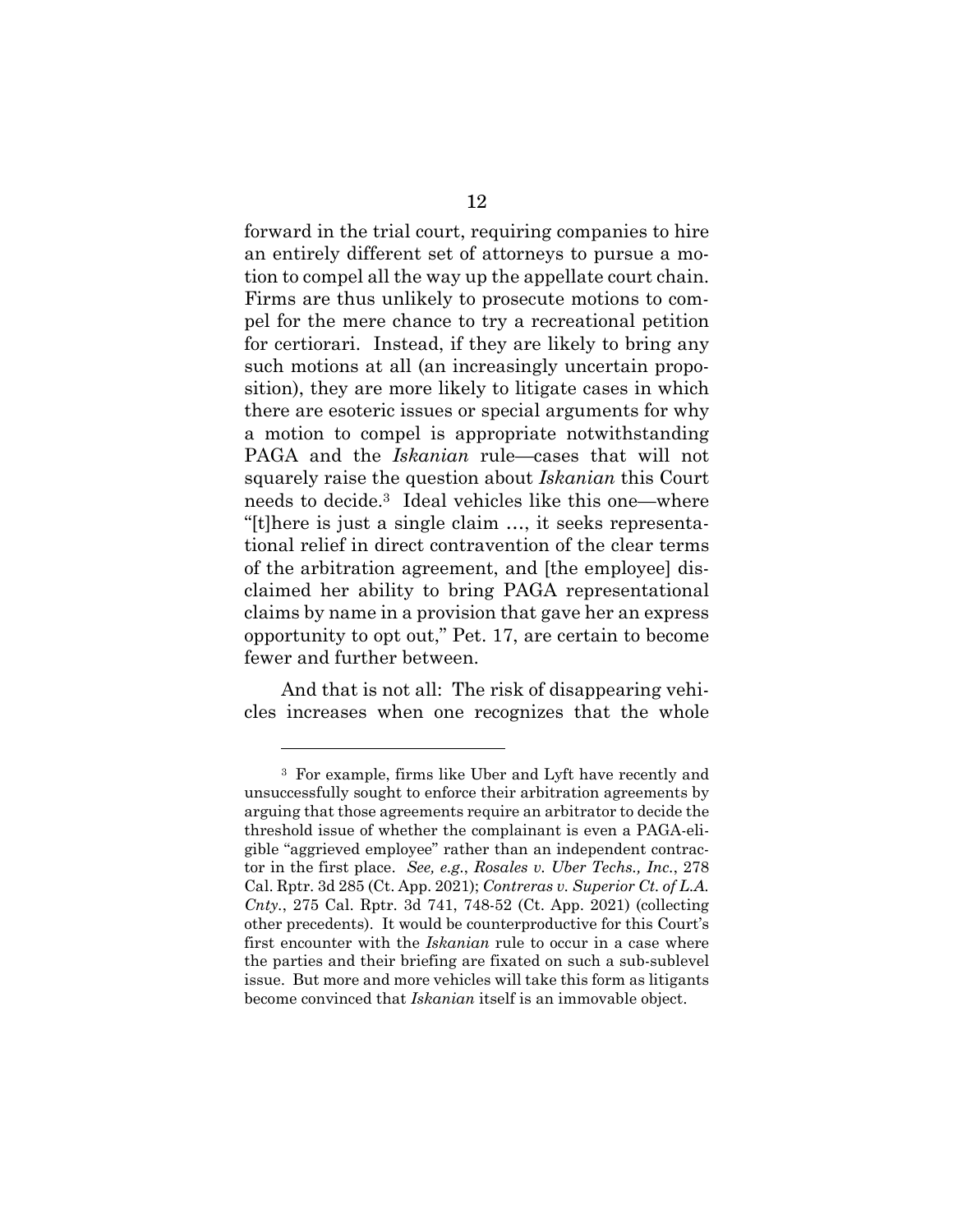point of the PAGA demand that plaintiffs' lawyers are increasingly leveling in these cases is usually to extract a favorable settlement at the earliest stages of litigation. In that gambit, the cost of prosecuting the motion to compel all the way up to this Court functions as just one more cost imposed upon the defendant by a PAGA claim that should have been foreclosed by the plaintiff's *ex ante* election of bilateral arbitration. And these costs are layered on top of the already astronomical statutory penalties that PAGA threatens, often in connection with "violations" that would otherwise have marginal if any monetary value to the "aggrieved" employees. The resulting pressure to settle before any motion to compel arbitration becomes a vehicle for this Court to entertain is enormous.

Indeed, just consider the decision confronting employers from a decision-theory perspective. On the one hand, although the odds of losing are uncertain, the stakes of litigating a representative PAGA claim to judgment are fairly catastrophic because of the potential for massively multiplied statutory penalties. *See, e.g.*, *Magadia v. Wal-Mart Assocs.*, --- F.3d ----, 2021 WL 2176584, at \*2 (9th Cir. 2021) (noting that district court awarded *\$100 million in damages* based on two alleged, technical errors on employee wage statements that court of appeals eventually found to comply with California law). Conversely, the costs associated with litigating a motion to compel all the way to this Court are certain, while the apparent odds of success are already low and seem to be declining. Meanwhile, settlement is particularly attractive to plaintiffs' attorneys (and employers) because the parties can agree to structure the settlement fund to be primarily aimed at (otherwise class-action-ineligible) non-PAGA claims,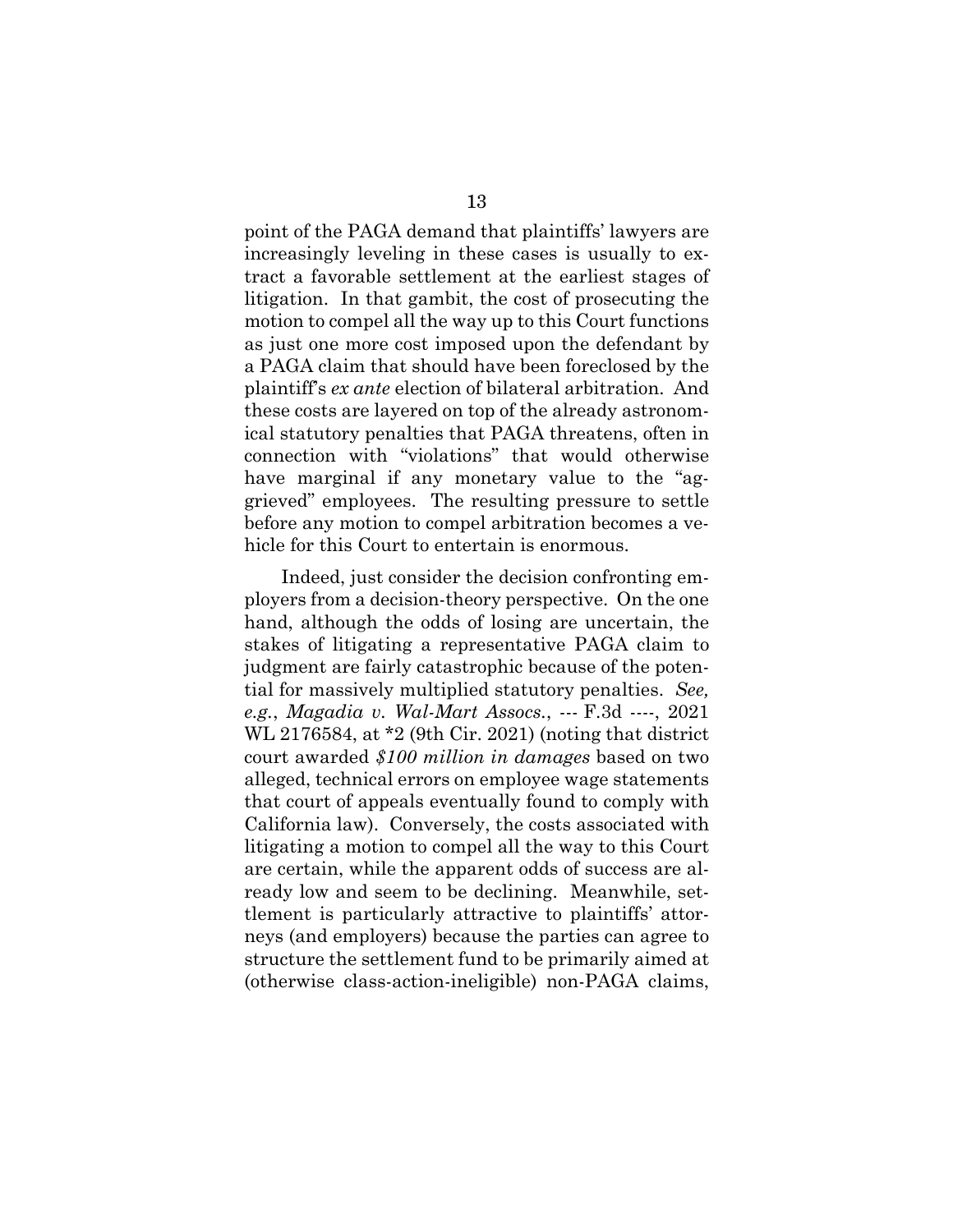so that more of the money finds its way to employees rather than the State. Under those circumstances, economists would predict with confidence that businesses will usually hedge against the long-tail risk of a huge judgment and settle well before they sink unnecessary costs into litigating an unlikely, multi-stage motion to compel and petition for certiorari*.* And the RLC's members will regretfully tell you that those economists are right.

The upshot is that, if this Court denies review here, fewer and fewer motions to compel arbitration of PAGA claims will be brought at all, let alone brought all the way to this Court for review. If the Court believes the *Iskanian* rule will ever merit its consideration, the time for that consideration is now.

#### **III. The** *Iskanian* **Rule Is Plainly Wrong.**

The arguments that *Iskanian* conflicts with *Concepcion* and *Epic* are well developed in the petition and in the opinions from respected federal judges already cited above. But to these already convincing sources, *amicus* must add the following two points.

*First*, there is nothing but airy fluff underlying the theory that *Iskanian* does not conflict with the FAA because a PAGA claim is essentially "a dispute between an employer and the *state*" that is litigated by the employee as an "agent" of California. *See Iskanian*, 327 P.3d at 151. Critically, the State remains entirely free to litigate its own claims for violations against any employer who violates California labor laws, and in fact, the State declining to do so is a *precondition* for an employee to litigate a PAGA claim. But after that, the employee has "a permanent, *full* assignment of California's interest" in controlling the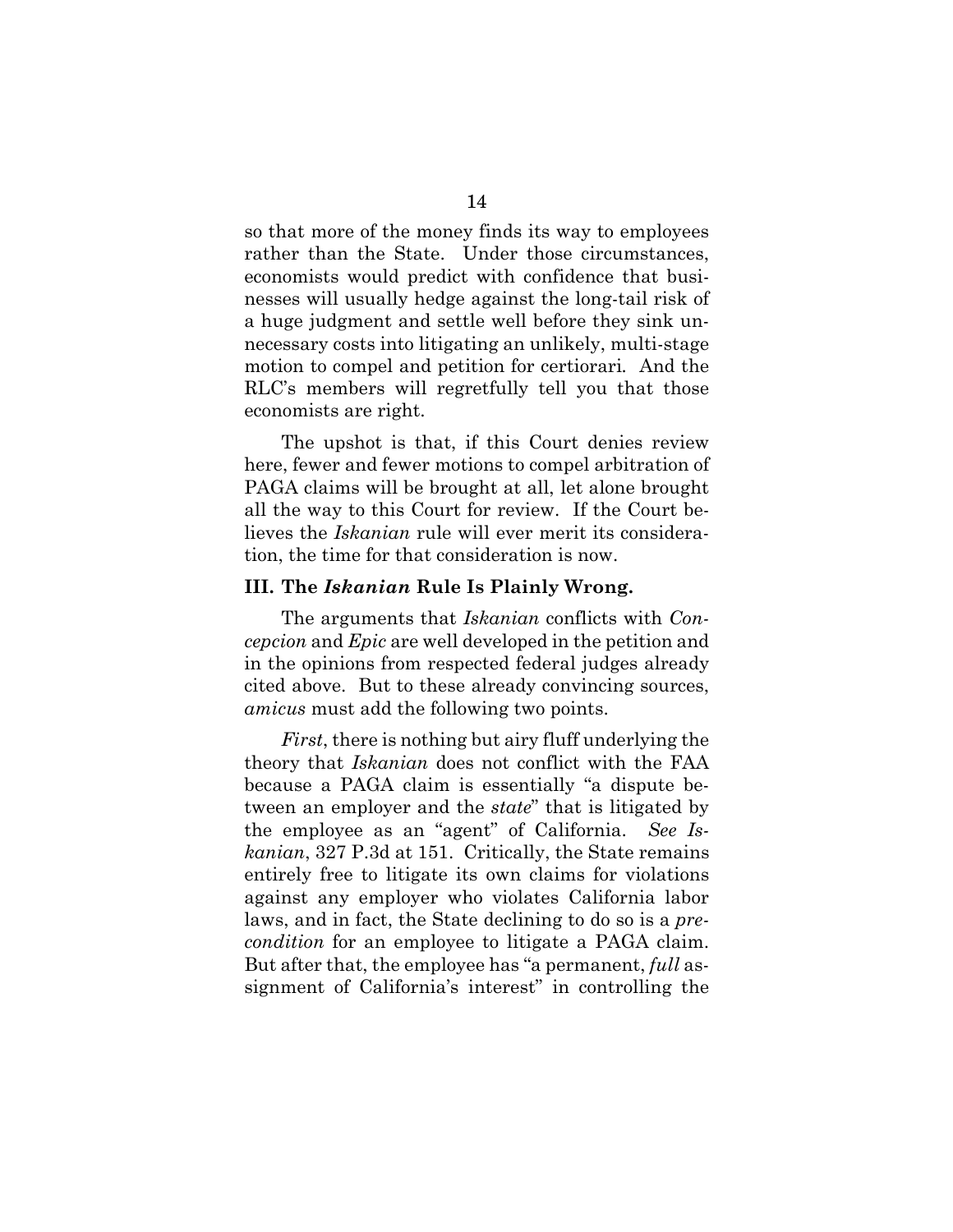suit, which is not true of traditional *qui tam* actions. *See, e.g.*, *Magadia*, 2021 WL 2176584, at \*7. There is thus no sense in which PAGA claims should be regarded as belonging to the State, nor is there any way that an employee's bilateral arbitration agreement could frustrate the State's interest in actually enforcing its laws. In this regard, the California Supreme Court seems to have taken the exact opposite of the right lesson from this Court's decision in *EEOC v. Waffle House, Inc.*, which holds only that a public enforcer can prosecute a claim against an employer *itself* even when the underlying employee claim is subject to a bilateral arbitration agreement. 534 U.S. 279, 297-98 (2002).

Instead of being a claim belonging to the State and prosecuted by the employee as a state agent, a PAGA "claim" is better understood as a procedural mechanism that the State offers to aggrieved employees in exchange for a bounty: Assuming the State passes on its own right of first refusal, employees can litigate claims *otherwise belonging to themselves and others* as representative claims so long as they send 75 percent of the returns to the State. That mechanism offends the FAA twice over because it allows the employee to avoid not only their own arbitration agreement but potentially the arbitration agreements of all the other implicated employees as well, without the direct involvement of any state actor whatsoever. In effect, PAGA is indistinguishable from a statute passed by the California legislature allowing employees to buy a "Get Out of Your Bilateral Arbitration Agreement Free" card at the price of 75 percent of their winnings. Such a law would obviously run afoul of the FAA's prohibition against state-law rules that resist or are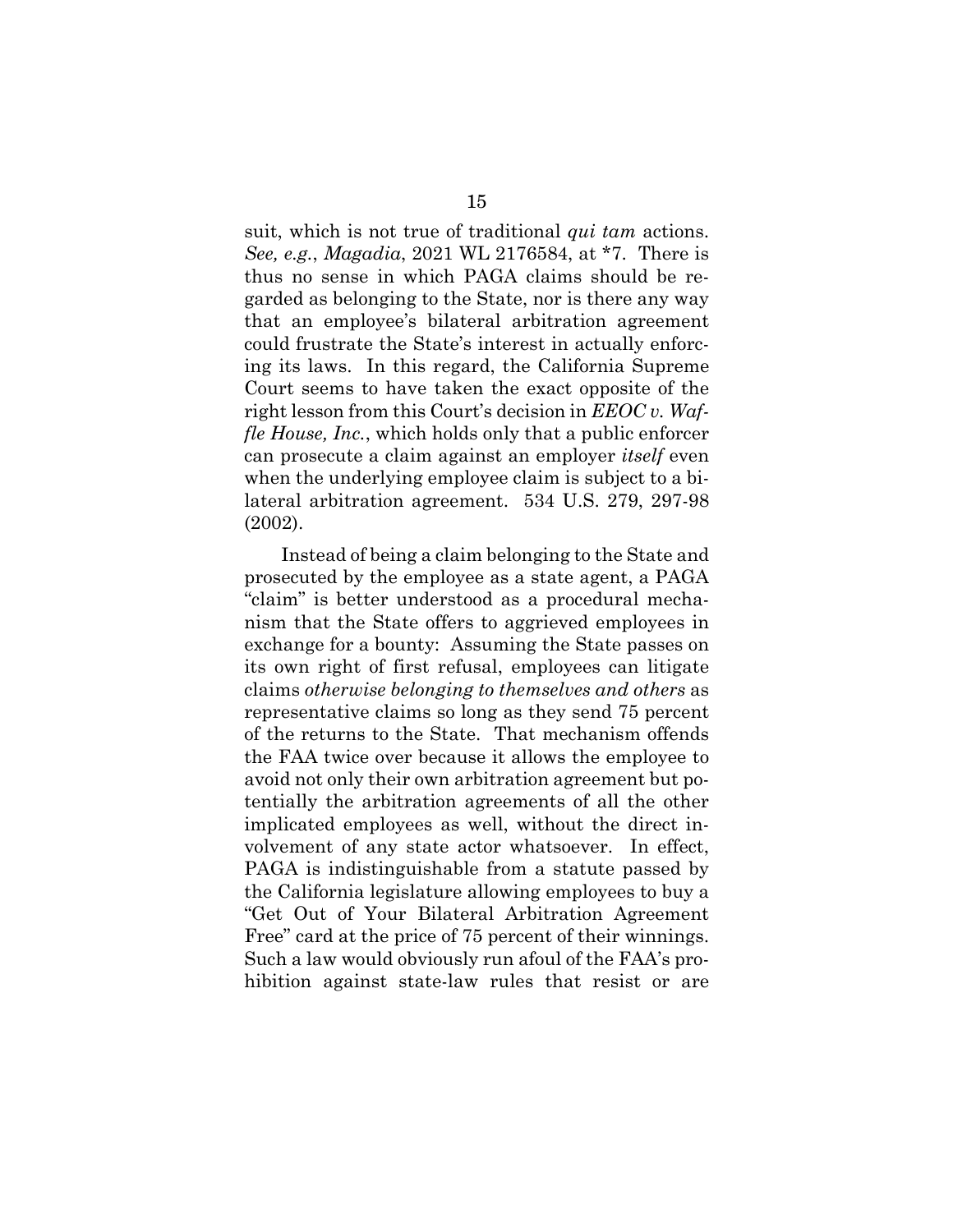designed to frustrate the federal policy in favor of enforcing arbitration agreements. *See Epic*, 138 S. Ct. at 1622 (explaining that "'defenses that apply only to arbitration'" or "that target arbitration … by more subtle methods, such as by 'interfering with fundamental attributes of arbitration'" are invalid under the FAA) (citation and brackets omitted).

*Second*, as this case vividly demonstrates, there should be no illusion that *Iskanian* does anything other than invalidate agreements that are *expressly*  and *consciously* entered into by parties who have every intention of choosing bilateral arbitration over representative actions before they know what disputes might arise and whose leverage might be increased by the ability to go to court. The agreement here mentioned PAGA by name and included a checkbox where the employee could choose—at her unilateral election—to opt out of the arbitration provision altogether. That shows quite clearly that *Iskanian* rejects bilateral arbitration as such and refuses to give force to the employee's *ex ante* agreement no matter how knowing and intentional it might be. Indeed, a bilateral arbitration agreement could appear in a bespoke employment contract drafted by a company's incoming general counsel to govern the terms of her own employment and would *still* be unenforceable under *Iskanian*  if that employee eventually discovers that it is in her interest to bring a representative action rather than abide by the contract she drafted herself.

To state this result is to acknowledge its inconsistency with *Concepcion*, *Epic*, and FAA cases of even older vintage. Here, there can be no conceit that PAGA claims should escape an agreement to substitute representative litigation with bilateral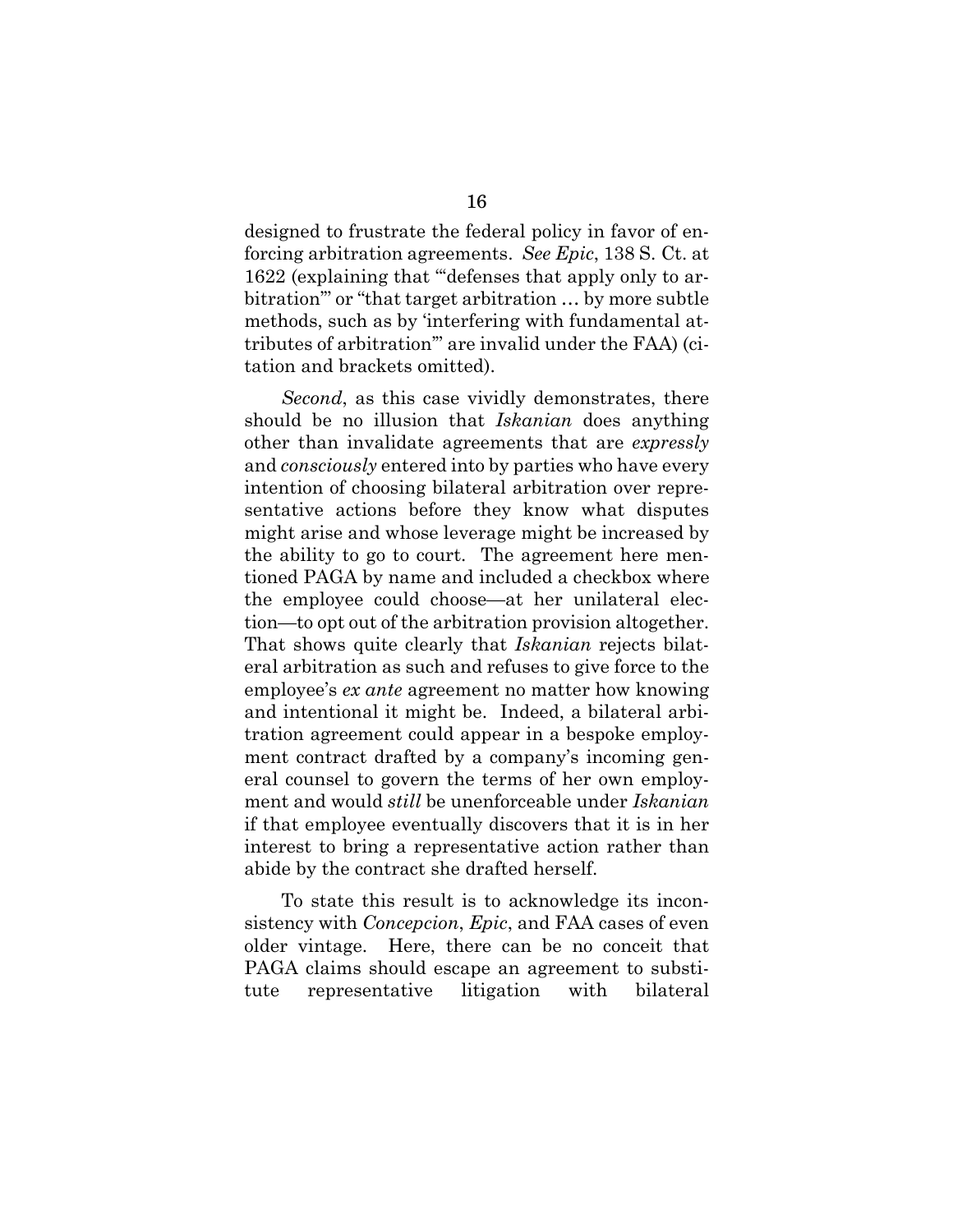arbitration because of a neutral rule of state contract law, as in *Lamps Plus*. *See* 139 S. Ct. at 1414-15. Nor is there any argument that PAGA claims are exempted by a federal agency's interpretation of a different federal statute, as in *Epic*. *See* 138 S. Ct. at 1629- 30. Indeed, unlike in *Concepcion* itself, the *Iskanian*  rule does not even *purport* to sound in a ground that "exist[s] at law or in equity for the revocation of any contract," FAA §2, such as the unconscionability doctrine. *See Concepcion*, 563 U.S. at 341 (discussing but rejecting plaintiffs' argument that "the *Discover Bank*  rule" that *Concepcion* rejected had "its origins in California's unconscionability doctrine").4 Instead, this is just the "straightforward" situation where "state law prohibits outright the arbitration of a particular type of claim," and so "[t]he conflicting rule is displaced by the FAA." *Id.* (citing *Preston v. Ferrer*, 552 U.S. 346, 353 (2008)). *Concepcion*'s holding that state laws requiring classwide dispute resolution "stand as an obstacle to the accomplishment of the FAA's objectives," *id.* at 343, thus helps to clarify the problem with *Iskanian*, but is not even necessary to invalidate it.

Accordingly, the simple reality is that the *Iskanian* rule conflicts with the text of the FAA itself, without the further gloss of obstacle preemption. And it should not be imagined that this conflict helps the aggrieved employees who are initiating these

<sup>4</sup> Notably, the *Iskanian* rule is explicitly rooted in the same state-law provisions that served as the basis for the *Discover Bank* rule invalidated in *Concepcion*—California Civil Code sections 1668 and 3513. *See Iskanian*, 327 P.3d at 148-49; *Concepcion*, 563 U.S. at 340. That both rules derive from the same state statutes is a particularly strong indication that they must stand or fall together.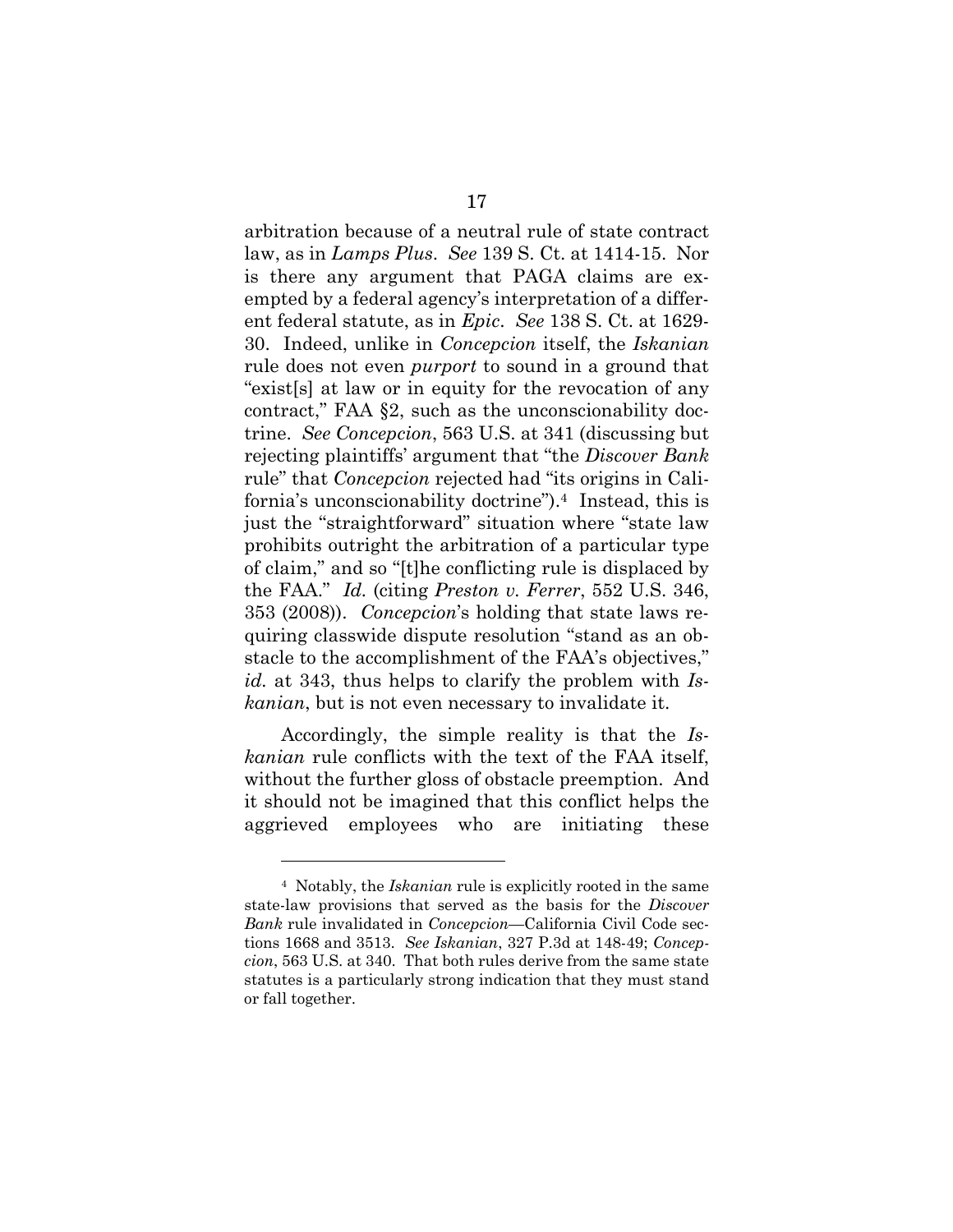complaints: Many would recover far more money for themselves if their lawyers were inclined to focus on their bilateral claims (which can be brought through the efficient mechanism of arbitration), rather than representative claims for PAGA penalties that will amount to little for the individual plaintiff and *lots* of fees for their counsel. If California wants to ensure that these claims are litigated, it has lots of options that do not run afoul of Congress's policy empowering employers and employees to choose bilateral arbitration *ex ante*, including hiring more enforcers and bringing the cases itself or empowering other private individuals who have not signed such agreements. But respect for the parties' agreement and the text of the FAA prevent the State from merely stamping one kind of claim with its imprimatur and thereby insulating it from a freely chosen arbitration agreement.

In short, *Iskanian* is not correct under the text of the statute or this Court's precedents, and allowing it to stand any longer is corrosive. This Court should grant certiorari now, and reverse.